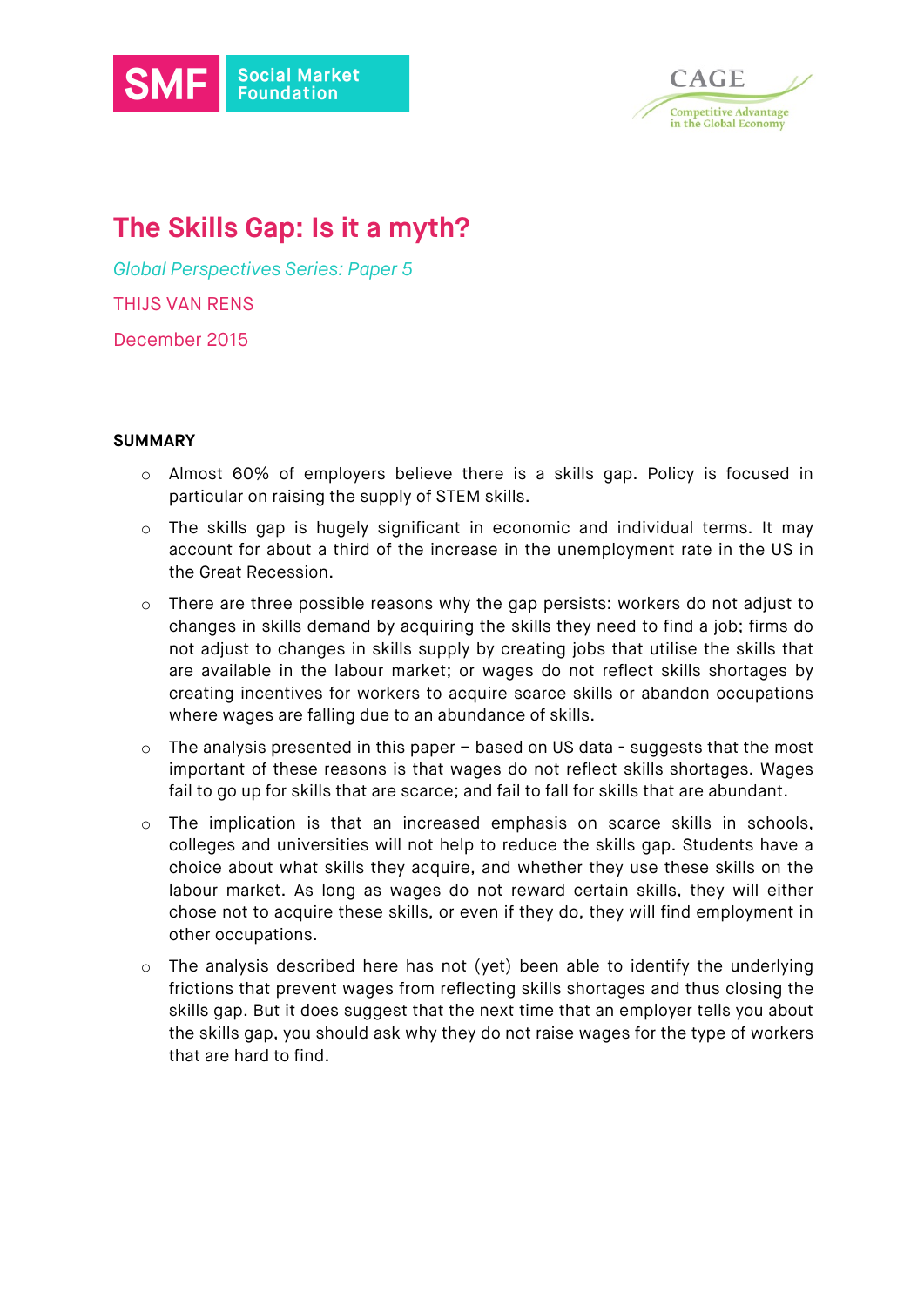## ABOUT THE SERIES

CAGE/SMF policy briefings in the 'Global Perspectives Series' are non-technical summaries of one or more academic research papers intended for distribution among policy makers and journalists. They are available to the public on the CAGE and SMF websites. Policy briefings are not intended as independent scholarly publications. When referring to the results described here, please cite the original academic papers, if possible in their latest or published version, as insights may have changed as research progressed.

#### ABOUT THE AUTHOR

Thijs van Rens is Associate Professor in the Department of Economics at the University of Warwick, and a research associate at the Centre for Macroeconomics (LSE), the Institute for the Study of Labor (IZA), the Centre for Economic Policy Research (CEPR), and CAGE. He obtained his PhD from Princeton University and was a researcher at CREI and the Universitat Pompeu Fabra, before joining Warwick in 2012. His research is at the intersection of macroeconomics and labour economics and addresses questions like why so many workers lose their jobs in a recession and why it takes such a long time before the unemployment rate goes down after the economy recovers. His recent papers were published in the Journal of Monetary Economics and the Review of Economics and Statistics.

#### ABOUT CAGE

Established in January 2010, CAGE is a research centre in the Department of Economics at the University of Warwick. CAGE is carrying out a ten year programme of innovative research. The centre's research programme is focused on how countries succeed in achieving key economic objectives such as improving living standards, raising productivity, and maintaining international competitiveness, which are central to the economic wellbeing of their citizens. Our research analyses the reasons for economic outcomes both in developed economies like the UK and emerging economies such as China and India. We aim to develop a better understanding of how to promote institutions and policies which are conducive to successful economic performance and endeavour to draw lessons for policy makers from economic history as well as the contemporary world. Research at CAGE examines how and why different countries achieve economic success. CAGE defines 'success' in terms of well-being as well as productivity. The research uses economic analysis to address real-world policy issues. The centre is distinctive in providing a perspective that draws on economic history as well as economic theory and is applied to countries at various different stages of economic development. www.warwick.ac.uk/cage

#### ABOUT THE SOCIAL MARKET FOUNDATION

The Social Market Foundation is a non-partisan think tank. We believe that fair markets, complemented by open public services, increase prosperity and help people to live well. We conduct research and run events looking at a wide range of economic and social policy areas, focusing on economic prosperity, public services and consumer markets. The SMF is resolutely independent, and the range of backgrounds and opinions among our staff, trustees and advisory board reflects this. www.smf.co.uk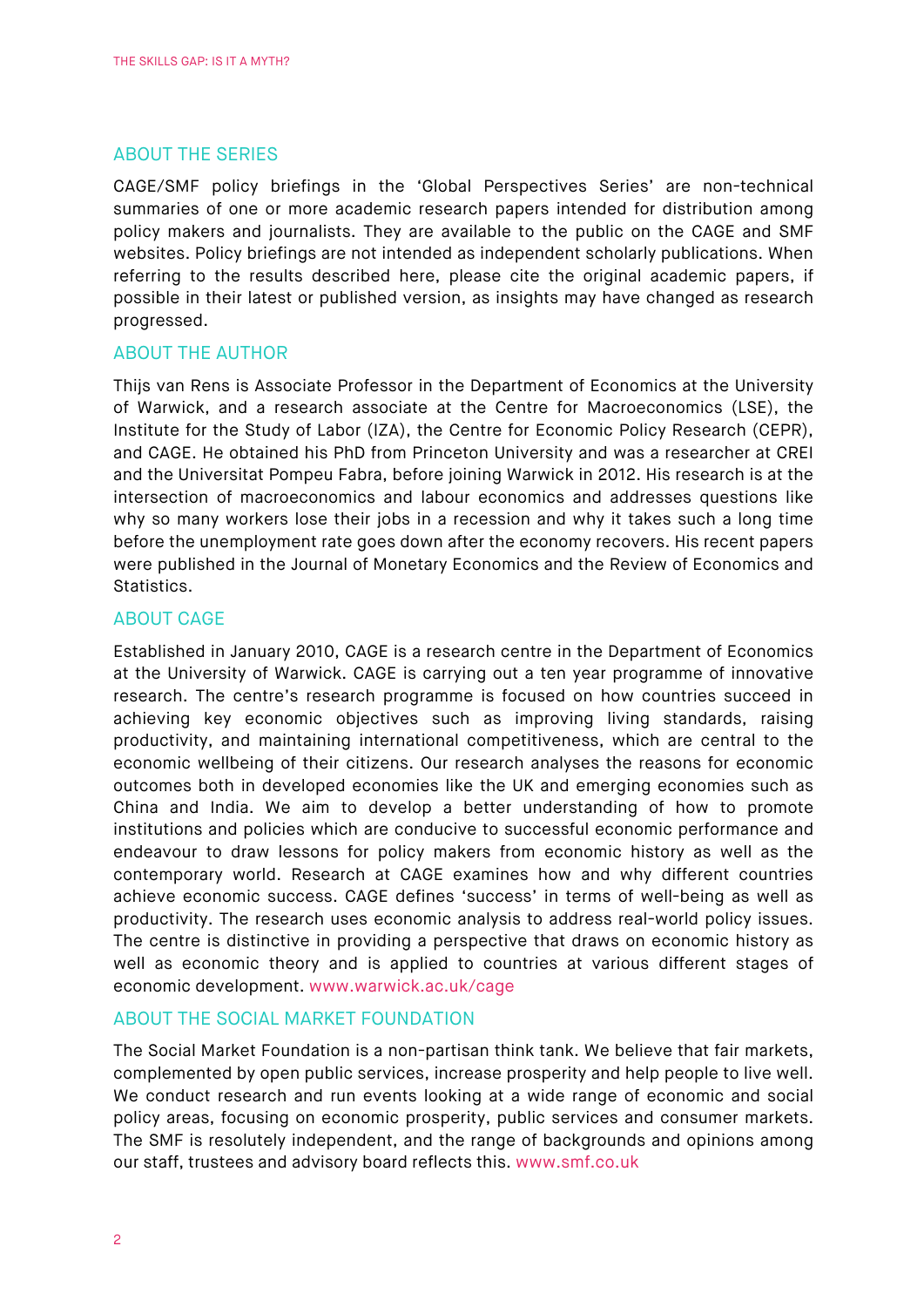## THE SKILLS GAP: IS IT A MYTH?

## INTRODUCTION

Concern is growing in advanced economies, and in particular in the UK, about the 'skills gap': the 'growing gulf between the skills workers possess today and the skills businesses say they need' (Economist Intelligence Unit 2014). The concerns are often focused on shortages of workers with skills in the science, technology, engineering and maths (STEM) subjects (OECD 2015), but increasingly also on 'soft skills' like problem solving, team working and communication (EUI 2015). Almost 60% of employers believe there is a skills gap in Britain (YouGov 2013).

In the public debate, it is often taken for granted that the skills gap is a supply problem. The Education Secretary, Nicky Morgan, has for instance made a commitment 'to raise the status of STEM subjects, and increase the number of students studying maths and physics at A level by 50% within 3 years.'

I argue that this view is incorrect. My research shows that the choices that individuals are making regarding their field of study and occupation, are optimal given considerations of employability and remuneration. This analysis, which is based on US data, shows that the source of labour market mismatch is that market wages do not reflect the relative demand for different types of skills. Businesses complain about the lack of workers with STEM skills, but at the same time they are unwilling to raise wages for these workers (or to reduce wages for workers with skills that are in less demand).

#### WHAT IS THE SKILLS GAP?

The term 'skills gap' is a somewhat loosely defined term, used mostly in the media for a situation in which the skills that available workers have are different from the skills that firms look for in workers. In other words: firms do not find the type of workers that they are trying to hire. The academic literature tends to refer to this situation as skills mismatch rather than a skills gap. The two terms basically mean the same thing, but the term skills mismatch emphasises that the skills gap is (probably) not due to an absolute shortage of skills, but to differences in the skills that are supplied and demanded. In other words, the problem is not that workers do not have skills. The problem is that the skills they have are not the skills employers want. In this note, I will use the terms 'skills gap' and 'skills mismatch', as well as 'labour market mismatch', interchangeably.

Skills mismatch has two related but distinct macroeconomic effects: lower productivity; and unemployment. Lower productivity comes about because workers accept jobs that they are not really qualified for. This again has two sides: over- or underqualification (or vertical mismatch), and horizontal mismatch (also called field-of-study mismatch). Over- and underqualification refers to a situation, in which workers have the right type of skills, but not in the right amounts. An example of an overqualified worker is a doctor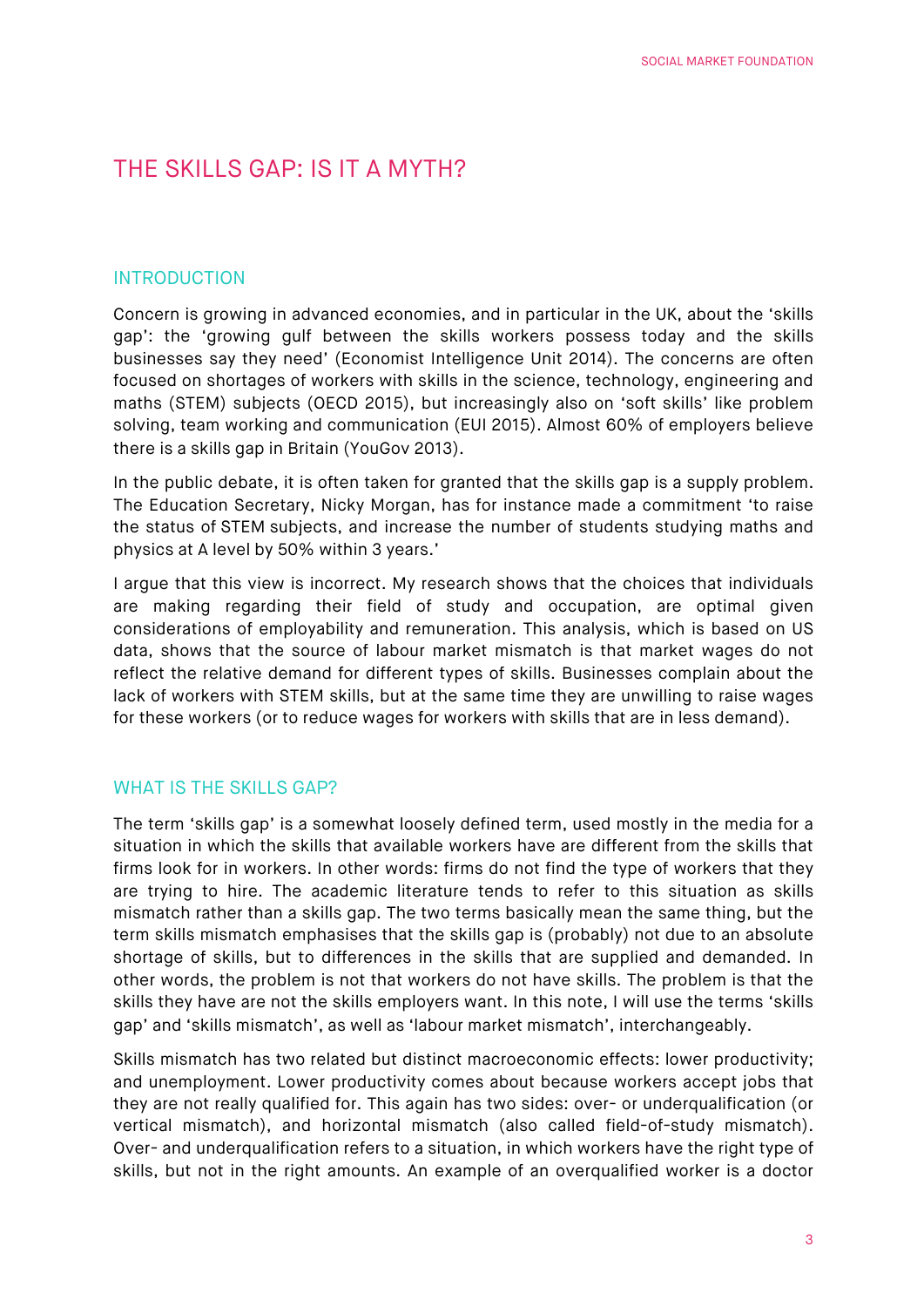who works as a nurse, or a linguist who teaches basic Spanish to tourists. An example of underqualification is a computer programmer, who does not know the programming language she is meant to be coding in. Horizontal mismatch refers to a situation, in which workers have the right level of skills, but not the right type (or not in the right field). Here, think of a physicist who works in an investment bank, or a linguist (with a bachelor's degree) who works as a project manager in a manufacturing firm (a job that requires a bachelor's degree, but a business degree would be more appropriate for). As the examples illustrate, the distinction between vertical and horizontal skills mismatch is not always clear.

It is difficult to assess the effect of labour market mismatch on aggregate productivity. Some recent studies show that the effect of skills mismatch on wages is high and persistent (Montt 2015, Guvenen et al. 2015). A related literature on physical capital shows very large effects from the misallocation of capital across firms, which may be responsible for a productivity differential of up to 60% between India and the US and up to 50% between China and the US, according to estimates by Hsieh and Klenow (2009). Skills mismatch is a misallocation of human capital across firms, and we might thus expect its effects on productivity to be equally large.

In this note, I focus on skills mismatch as a cause of unemployment. Mismatch leads to unemployment if the skills demanded by firms and the skills that workers have are sufficiently far apart that a match cannot be formed and the worker is not hired. There will be unemployed workers looking for jobs and firms with vacant positions looking for workers at the same time, because the worker and vacancies are 'not right' for each other. Clearly, unemployment carries with it huge economics and personal costs. Understanding the effect of skills mismatch on unemployment is therefore relevant for policy. Moreover, since unemployment and productivity are closely linked as two effects of the same mismatch problem, it is likely that what we learn about skills mismatch from unemployment will carry over to productivity and vice versa.

#### IS THERE ANY SKILLS MISMATCH?

It is very difficult, if not impossible, to directly measure the skills possessed by the workforce. Skills is a multi-dimensional concept, which includes the amount and quality of education, field of study, experience in this and previous jobs, soft skills like problem solving, team working and communication, and perhaps even personality traits. Some skills are general, or transferrable between jobs, others are specific or transfer only partially. Skills in some tasks can easily be substituted with machines or computers, others cannot or may even be complementary with technology. With the exception of educational attainment, very little data is available for any of these components of skill.<sup>1</sup>

One way to quantify the amount of skills mismatch is to measure dispersion in labour market conditions across occupations, industries or geographic areas. This is the approach taken by most of the macroeconomics literature, because it allows researchers to quantify the effect of mismatch on macroeconomic outcomes like unemployment.<sup>2</sup> The idea is that, if there are jobs in some occupations, and unemployed workers in others, then we should see big differences in the ratio of vacancies over unemployment across occupations. With some (uncontroversial) assumptions of the technology of matching vacancies to workers, we can then ask the question how much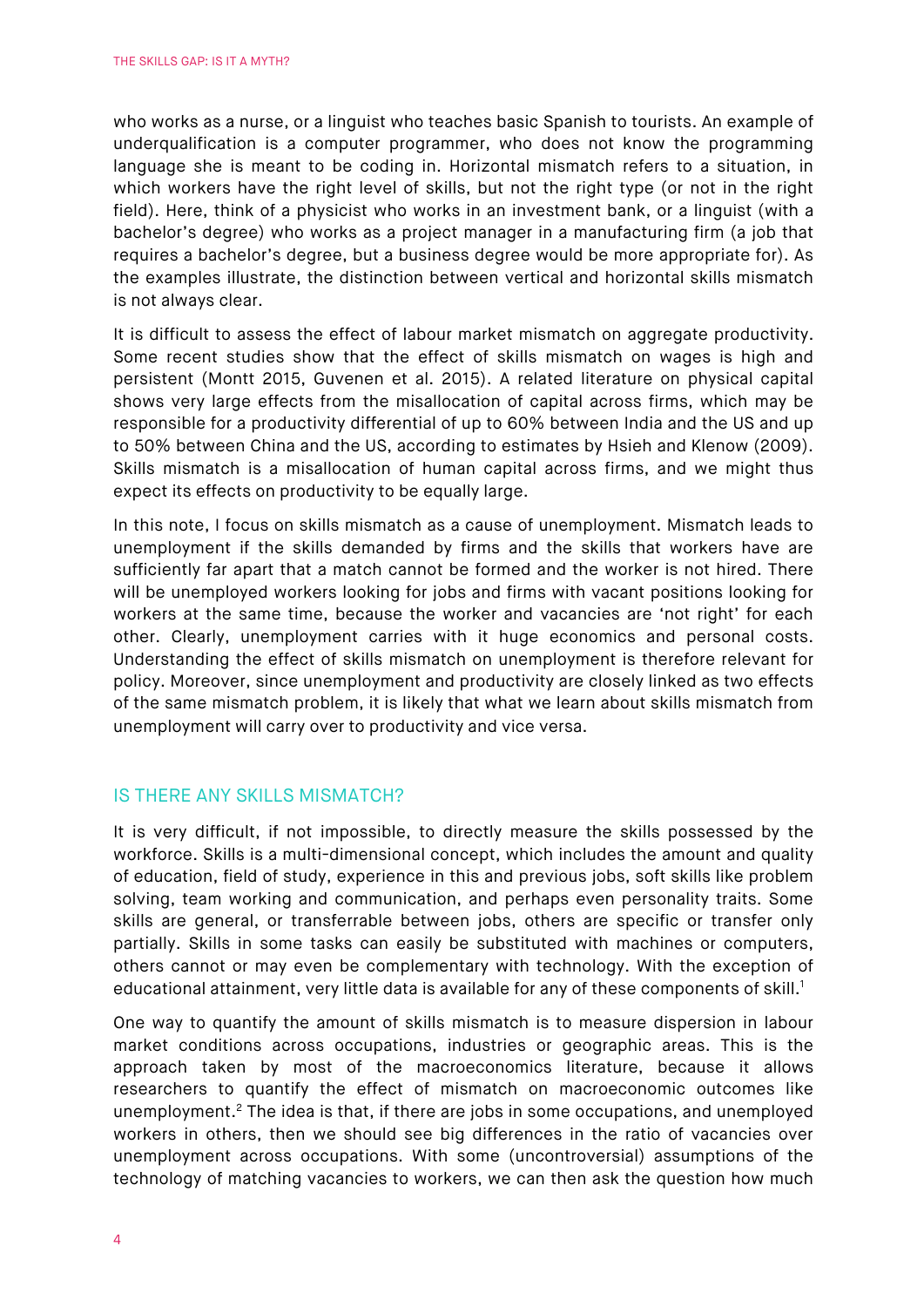lower the unemployment rate would be if  $-$  hypothetically, of course  $-$  we were to reallocate unemployed workers to those occupations where they are most likely to find jobs.

Using this approach, Şahin et al. (2014) find that mismatch across industries and occupations explains about 1.5 percentage points or one third of the increase in unemployment in the US in the Great Recession from 4.6% in 2006 to 10% in 2009.3 These findings, which were confirmed in subsequent work by Barnichon and Figura (2013) and myself (Herz and van Rens 2015), make clear that skills mismatch is hugely relevant for policy: if we were able to completely eliminate the skills gap, we might expect the unemployment rate to drop by as much as one third.

## IS THIS A NEW PROBLEM?

The US debate on labour market mismatch initially centred on the premise that the increase in skills mismatch was a structural change in the labour market. In the wake of the Great Recession, this view was advocated most prominently by Narayana Kocherlakota (2010), the president of the Federal Reserve Bank of Minneapolis, who argued that 'it is hard to see how the Fed can do much to cure this problem. Monetary stimulus has provided conditions so that manufacturing plants want to hire new workers. But the Fed does not have a means to transform construction workers into manufacturing workers.' Early critics included Krugman (2010), DeLong (2010), Lazear and Spletzer (2012), and Peter Diamond (2011), who notes in his Nobel lecture that 'there is a long history of claims that the latest technological or structural developments make for a new long-term high level of unemployment, but these have repeatedly been proven wrong.' (p.1065). Kocherlakota later publicly changed his view in light of the evidence (New York Times of 27 January 2014).

In order to explore to what extent the rise in skills mismatch in the Great Recession was an unprecedented event, we constructed a long time series for mismatch unemployment. To do this, we needed to slightly modify the approach in Şahin et al. (2014), because the data on vacancies they use start only in 2005. We used dispersion in job finding rates as a measure of labour market mismatch instead of dispersion in vacancy-unemployment ratios. Theoretically, the link between the vacancyunemployment ratio and the job finding rate in an occupation, industry or geographic area is very tight and uncontroversial. And because data for job finding rates can be constructed from as far back as 1979, this enabled us to get estimates for a much longer period.4

Our estimates for the evolution of mismatch unemployment in the US are shown in Figure 1. The first graph shows unemployment due to mismatch across geographic areas (states), the second graph shows unemployment due to skills mismatch, which we operationalise as mismatch across industries.<sup>5</sup> For comparison, the dash-dotted line in both graphs shows the actual unemployment rate. As is quite clear from these graphs, skills mismatch increased not only in the Great Recession, but mismatch tends to be high whenever the unemployment rate is high. There is no evidence for a secular trend or structural increase in mismatch since 1979. The comovement with the unemployment rate is in fact quite striking, suggesting that there is a mechanical link between the two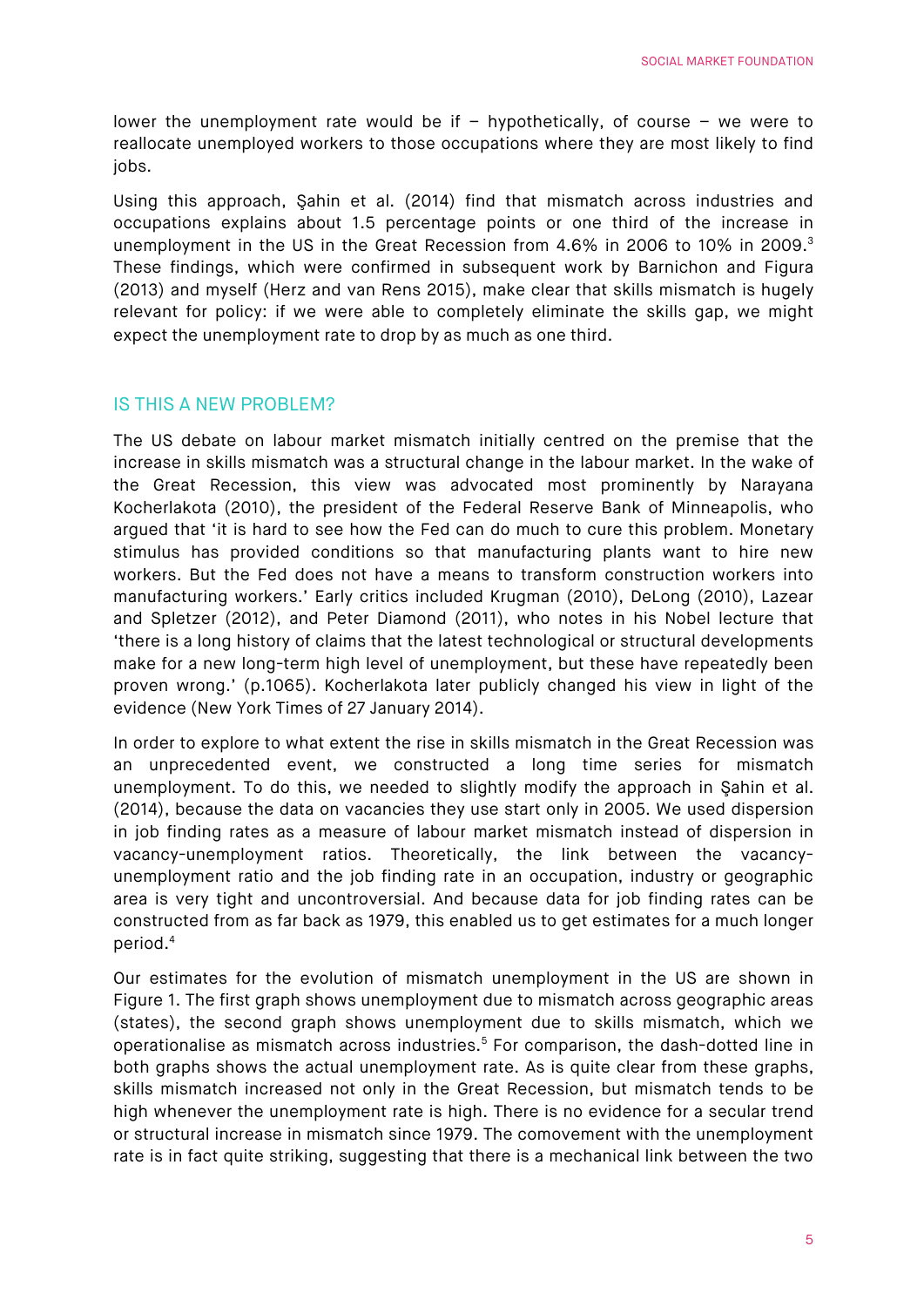concepts, perhaps because both fluctuate due to the same aggregate shocks, or because skills mismatch is an important determinant of the unemployment rate.



**Figure 1: US Unemployment due to mismatch across states and industries**

*The graph on the top shows unemployment due to mismatch across states, the graph on the bottom due to mismatch across industries in the US. The dash-dot line in both graphs shows the unemployment rate over the same period for comparison. Mismatch tends to be high whenever unemployment is high, and there is no evidence for a secular trend or structural change in mismatch since 1979. Source: Herz and van Rens (2015).*

We conclude that skills mismatch is not a new phenomenon, but a recurrent problem that surfaces in recessions. This result is not inconsistent with observation that there was an outward shift in the Beveridge curve, the negatively sloped relation between vacancies and unemployment, which indicates a decline in aggregate matching efficiency and provides much of the basis for the argument that there was an unprecedented increase in mismatch in the Great Recession (Elsby et al. 2010). While an increase in mismatch indeed reduces matching efficiency, there are many other causes for shifts in the Beveridge curve as well, including changes in the separation rate and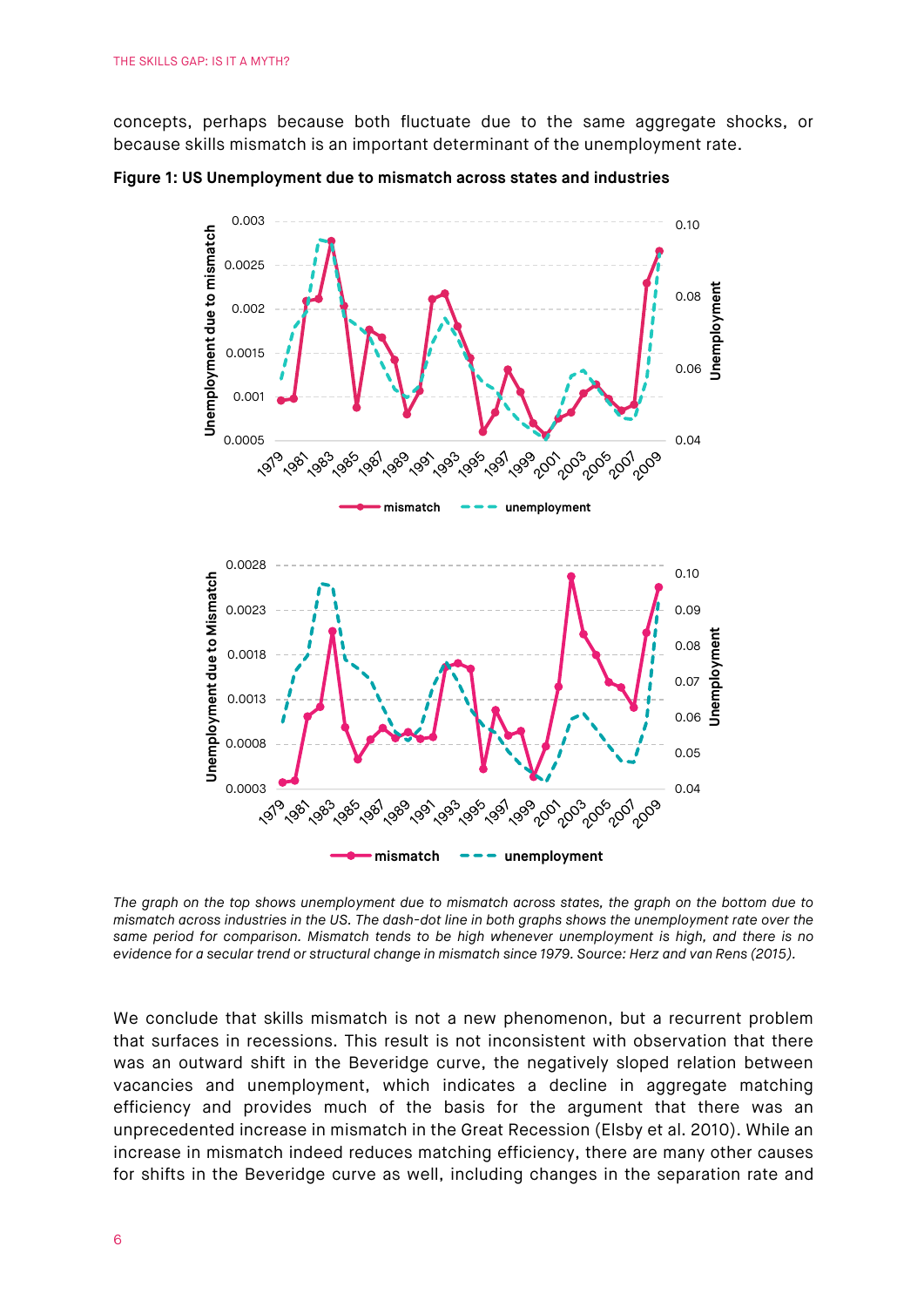demographics. Controlling for these factors, the remaining role for mismatch is very small, as shown by Barnichon and Figura (2010).

## WHY DOES SKILLS MISMATCH ARISE?

It should not be surprising that a certain amount of labour market mismatch arises now and then. All kinds of unexpected events affect different occupations differently: the development of computers increased the demand for programming skills and reduced the demand for bank tellers; a recession reduces the demand for luxury car engineers more than the demand for bakers; new nutritional insights could reduce the demand for butchers and increase the demand for vegetarian cooks; a fad may have resulted in an excessive number of graduates in communication studies; etc. The more pertinent question is how mismatch can persist. Why does the labour market not adjust, reallocating workers so that changing demands for skills across occupations are met? Answering this question is the main contribution of my work with Dr Benedikt Herz, currently at the European Commission.

The labour market can adjust to skills mismatch in two ways. The workforce may respond to changes in the demand for skills, or firms may respond to changes in the supply of skills. For one or both of these adjustment channels to operate effectively, wages must reflect supply and demand conditions for skills across occupations. Thus, there are three possible reasons why mismatch persists: workers do not adjust to changes in skills demand, firms do not adjust to changes in skills supply, or wages do not reflect skills shortages. Figure 2 shows the decomposition of US unemployment due to mismatch into these three sources. It is clear from these graphs that the most important source of skills mismatch is wage setting. Before discussing these results in more detail, I will first explain how we obtained these estimates.



**Figure 2: US Unemployment due to mismatch across states and industries**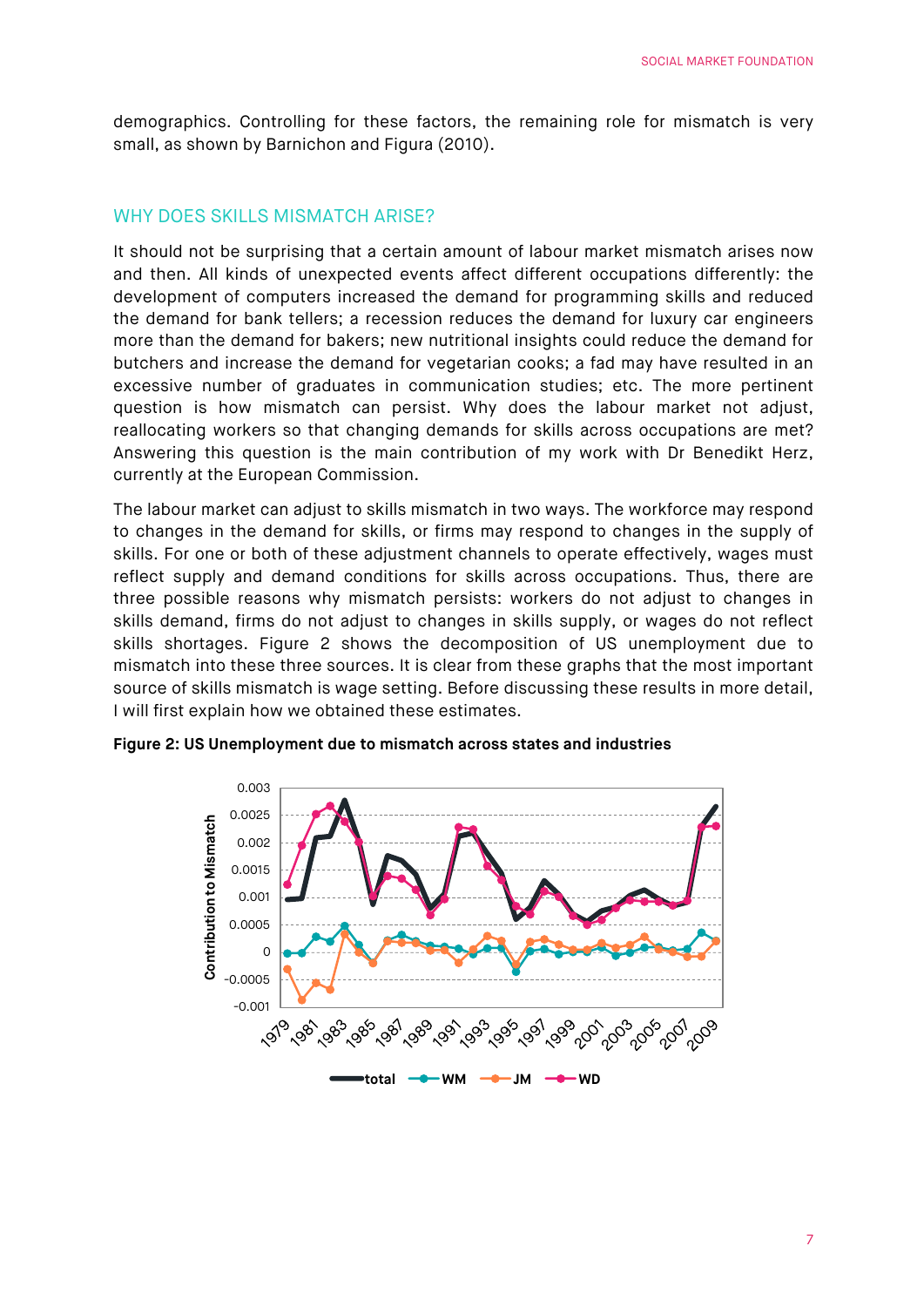

*The graph on the top shows the decomposition of mismatch across states, the bottom graph of mismatch across industries in the US. The thick black line is overall mismatch across states and industries, respectively. The blue line with diamonds shows the contribution of worker mobility frictions (WM), the red line with squares the contribution of job mobility frictions (JM), and the green line with circles the contribution of wages setting frictions (WD). Source: Herz and van Rens (2015).*

To explain our methodology, I describe in more details the three sources of labour market mismatch, and in each case discuss how we may learn from the data whether it is an important source of mismatch. Then, I explain how we put everything together to decompose mismatch unemployment into the three sources. The idea behind the decomposition is summarised in Figure 3.

#### **Figure 3: Why does labour market mismatch arise?**

#### *Potential source of mismatch #3:*



*vacancies over unemployed: high v/u means high job finding, low job filling rate, and vice versa*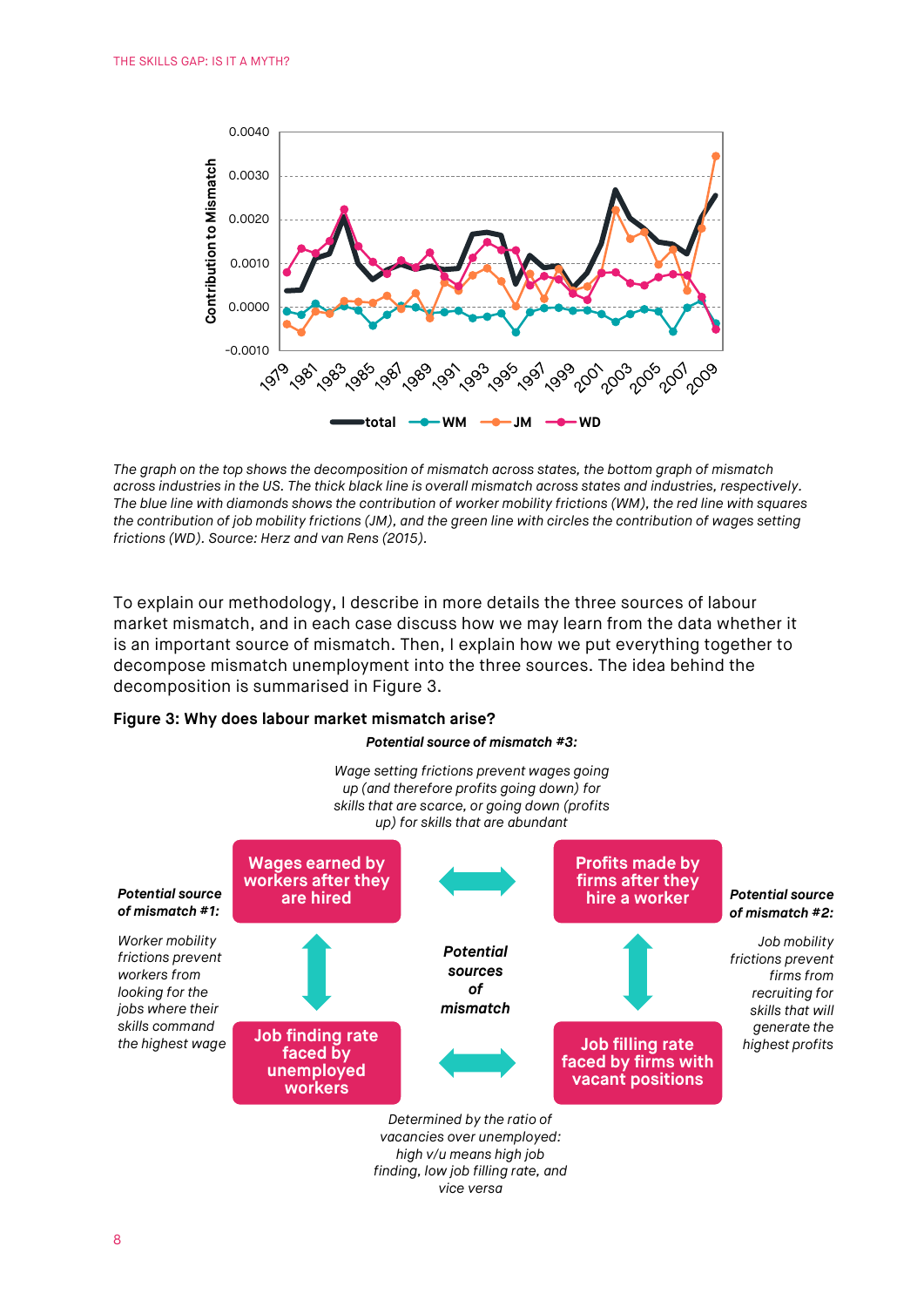## DO WORKERS ADJUST TO CHANGES IN SKILL DEMAND?

Imagine you are a typist looking for work in the 1980s. Computers are becoming more commonplace and word processing applications are replacing the typewriter. Thus, some of your skills are rapidly becoming obsolete. However, this does not mean you will not find a job. First, you may take a computer course and find a job working with a word processor. Second, even if you do not, others might, leaving their jobs as typists and moving on to (perhaps better paying) jobs in word processing, leaving the remaining typist jobs open to you. Third, as long as typist jobs are not disappearing too rapidly, you may be able to find a job replacing another typist who retired, until at some point you retire yourself. This last scenario assumes no (or at least fewer) new typists are entering the labour market, presumably because younger workers are already familiar with word processing. In all three scenarios, the workforce adjusts to a change in skill demand, without generating unemployment due to mismatch. If these adjustment channels operate insufficiently fast, then some increased unemployment is the result. We refer to this source of mismatch unemployment as worker mobility frictions.

How can we see whether there are mobility frictions in the data? If workers are not able or willing to adjust to changes in skill demand, then there must be some jobs which require skills that insufficient workers possess (say, word processing jobs), that are easy to find and at the same time offer high wages; and other jobs which require skills that are abundant (typists) and that are hard to come by even though wages are not particularly high.

If instead the workforce adjusts, i.e. in the absence of worker mobility frictions, there may still be differences in job finding rates, but it must be that jobs that are hard to find compensate for that by offering high wages, and vice versa jobs that are easy to find offer lower wages, so that workers have no incentives to change the jobs they look for. Since both job finding rates and wages are observable, we can estimate the degree to which worker mobility frictions prevent the workforce from adjusting. The data for both job finding rates and wages come from the Current Population Survey, the US labour force survey.



#### **Figure 4: Do workers adjust to changes in skill demand?**

*The graph on the left shows the dispersion in job finding rates and wages across states, the graph on the right across industries in the US. Worker surplus (on the vertical axis) is the net present value of wages a worker can expect to earn on average when starting a job in a particular state or industry. The red line represents the*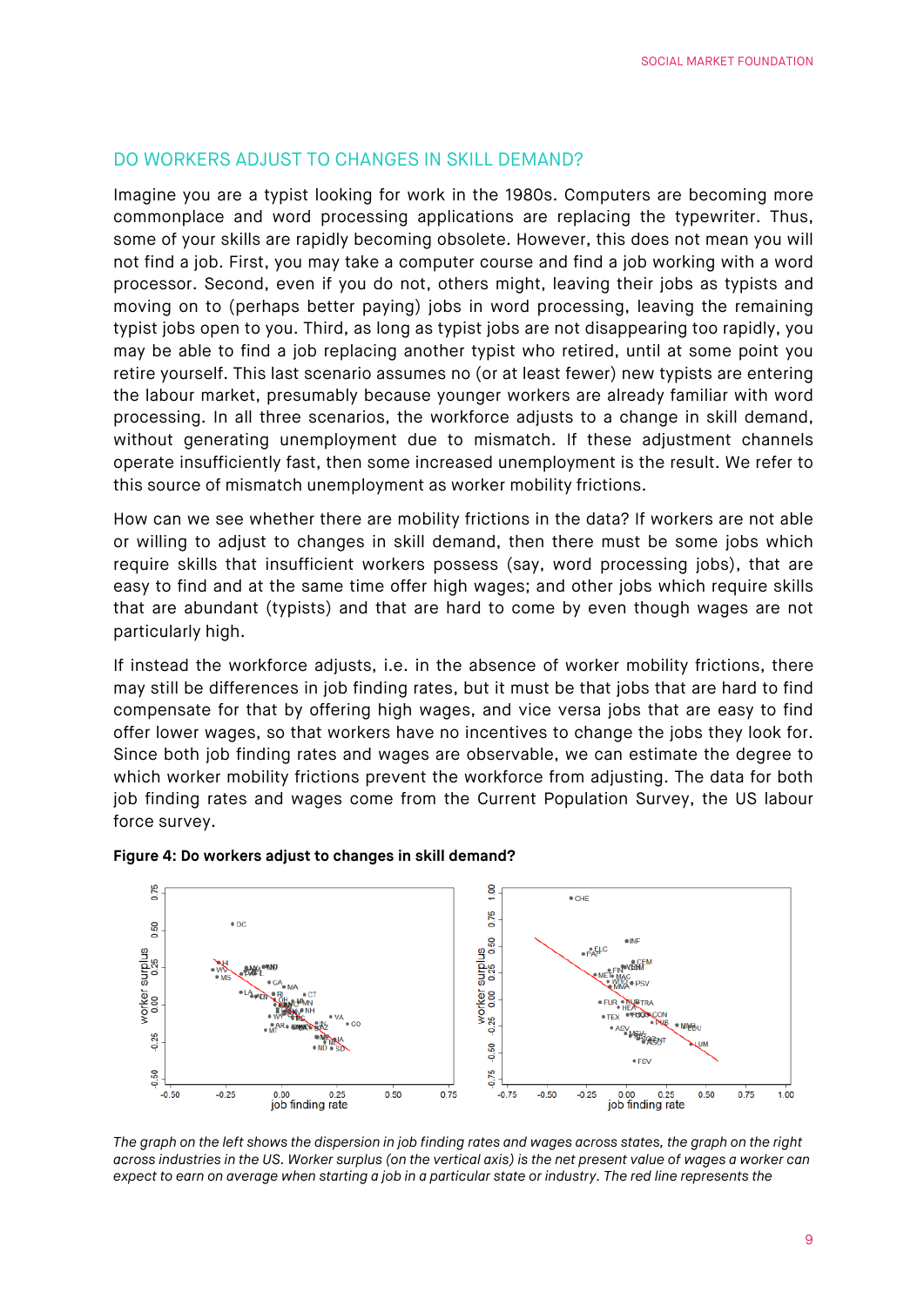*relation between job finding rates and worker surplus we would expect to see in the absence of worker mobility frictions. Source: Herz and van Rens (2015).*

Figure 4 shows the correlation between how hard it is to find a job and how well jobs pay, for an arbitrarily chosen year (2005). There is substantial variation across states and industries in how easy it is to find a job, and in this particular year, the probability to find a job in West Virginia (WV) and Mississippi (MS) was more than 25% below the US average, whereas in Colorado (CO) that probability was more than 25% above average.

Similarly, workers looking for jobs in paper products manufacturing (PAP) were 25% less likely to be successful than the average, whereas workers looking for jobs in educational services (EDU) and lumber and wood production (LUM) were almost 40% more likely to find one. However, there were also very good reasons why workers did not move from West Virginia to Colorado, and why paper workers did not retrain to work in lumber production: wages in West Virginia and paper production were above average high, by 25 and 50% respectively, whereas wages in Colorado and lumber production were substantially below the national average.

Comparing the observed correlation between job finding rates and wages across states and industries with the perfect negative correlation we would expect to see in the absence of worker mobility frictions (represented by the red line in the graphs), it is clear that the observed correlation is close to, and certainly not systematically different from, the benchmark of perfect worker mobility. $6$  This explains why the estimated contribution of worker mobility frictions to mismatch unemployment in Figure 2 is so small.

## DO FIRMS ADJUST TO CHANGES IN SKILL SUPPLY?

Returning to the example of the disappearing typist jobs, even if the workforce were unable to adjust, there may be no mismatch and no resulting unemployment if firms make the adjustment instead. Firms could adjust in (at least) two ways. First, they could keep some typist positions open, even although typists are less productive than word processors, taking advantage of the fact that typing skills are more abundant and therefore cheaper than word processing skills. Second, recognising that word processing skills are not (yet) very common among available workers they could hire typists, and train them in word processing. If this adjustment does not take place or takes place insufficiently, we refer to this as job mobility frictions.

The contribution of job mobility frictions to skills mismatch is observable using a very similar approach to the estimate of worker mobility frictions. In the absence of job mobility frictions, we would expect jobs that are hard to fill to be very attractive to firms, whereas less attractive positions should be easier to fill. The measure for how attractive it is to the firm to fill a position is the profits that a worker doing that job will generate. Profits depend both on the productivity of the worker and (negatively) on her wage. We use data on profits from the National Income and Product Accounts.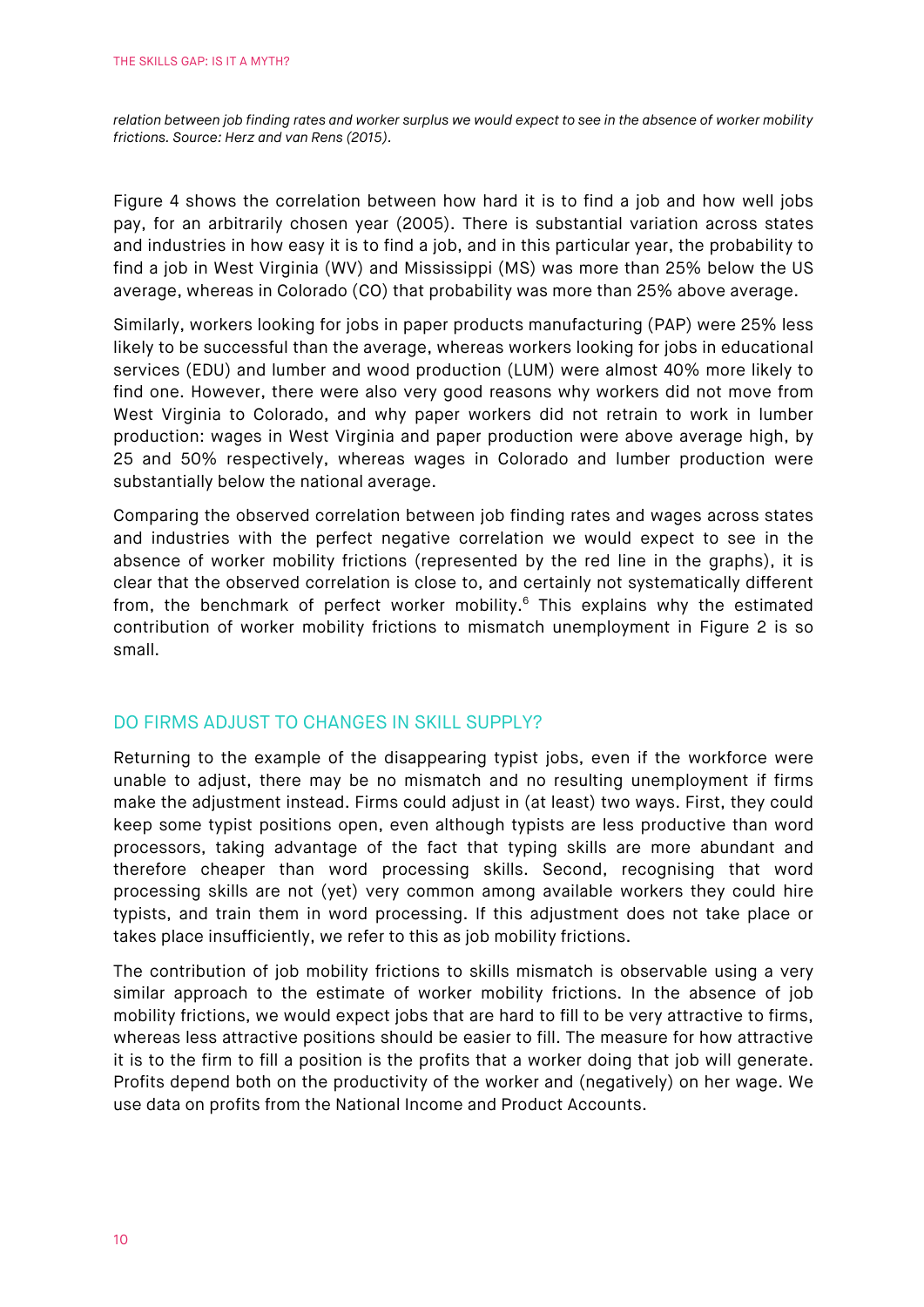

#### **Figure 5. Do firms adjust to changes in skill supply?**

*The graph on the left shows the dispersion in worker finding rates (job filling rates) and profits across states, the graph on the right across industries in the US. Job surplus (on the vertical axis) is the net present value of profits a firm can expect to earn on average when filling a job in a particular state or industry. The blue line represents the relation between worker finding rates and job surplus we would expect to see in the absence of job mobility frictions. Source: Herz and van Rens (2015).*

Across states, more profitable jobs tend to be harder to fill, with the correlation being very close to the benchmark of perfect job mobility, as Figure 5 shows. Across industries, the picture is less clear. The very large differences in worker profitability between e.g. financial services (FIN, 200% above the average in 2005) and hospitals (HOS, 75% below average) are not compensated by differences in job filling rates. From Figure 2, we see that job mobility frictions in fact explain a large part of mismatch unemployment in 2005.

#### DO WAGES ADJUST TO EQUATE DEMAND AND SUPPLY?

Worker and job mobility only helps to eliminate skills mismatch if wages accurately reflect shortages or abundance of skills, as illustrated in Figure 3. The reason is that workers will choose to move into occupations that pay high wages, whereas firms will open positions that are profitable to them. If a particular set of skills is particularly productive, let's call it STEM skills, but the wage does not go up to reflect this higher productivity, then it is not surprising that workers do not acquire more STEM skills. Since they do not reap any of the benefits of the resulting increase in their productivity, there is no reason for them to do so. On the other hand, for firms the low wage makes it extra attractive to hire workers with STEM skills: not only are they very productive, they are cheap too. Thus, firms will open lots of vacancies for STEM positions, but will then find that it is very difficult to fill these. This is the third potential source of mismatch, and the one that we find to be the most important one.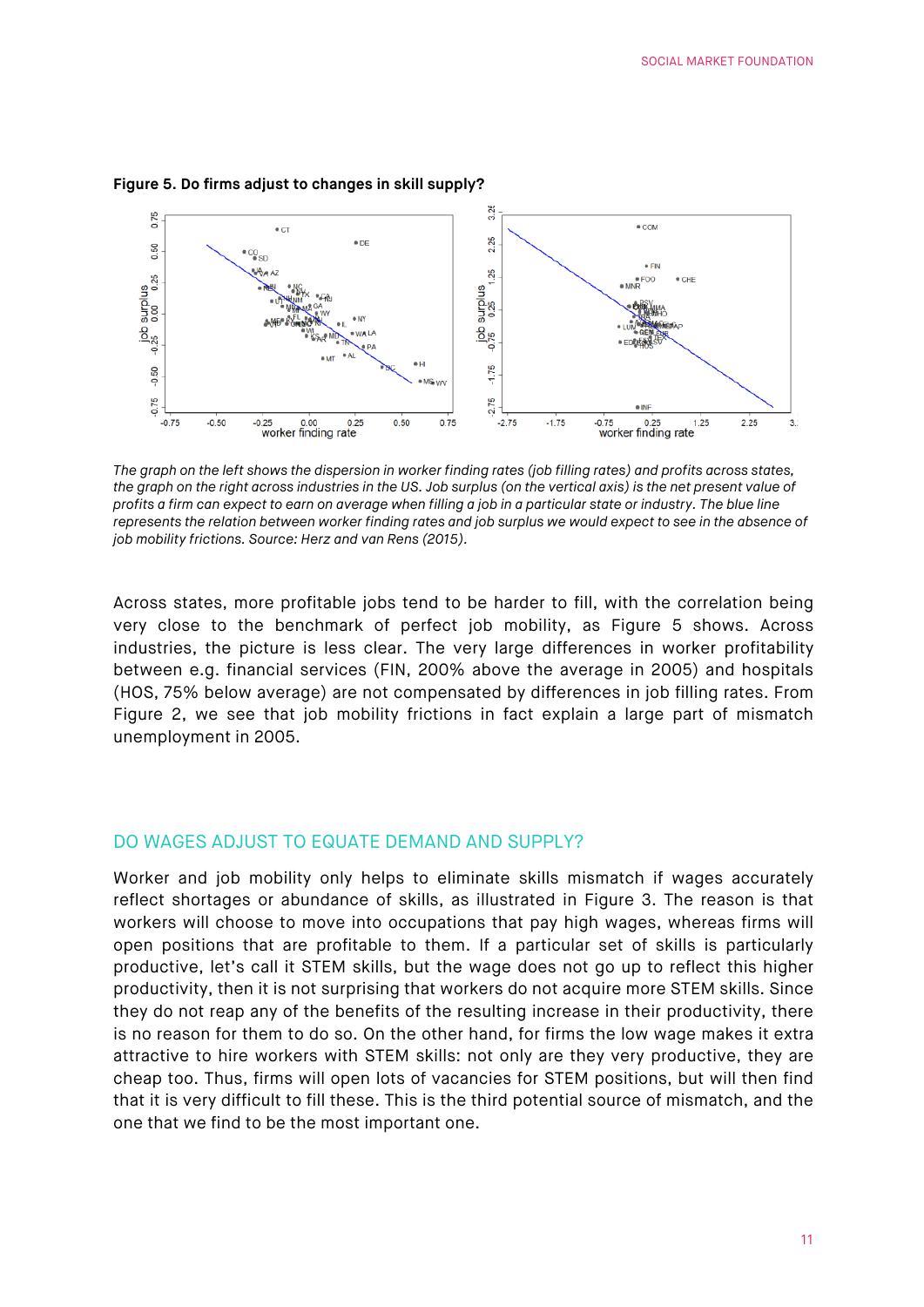



*The graph on the left shows the dispersion in job surplus and worker surplus across states, the graph on the right across industries in the US. Job surplus is the net present value of profits a firm can expect to earn on average when filling a job in a particular state or industry. Worker surplus is the net present value of wages a worker can expect to earn on average when starting a job in that state or industry. The green line represents the relation between job and worker surplus we would expect to see in the absence of wage setting frictions. Source: Herz and van Rens (2015).*

Wages accurately reflect the demand for and supply of skills, if the contribution of a worker with a particular skill set to the firm is shared between firm and worker, in proportions that are the same across skills. This guarantees that those skills that firms are interested in hiring are the same skills that workers are interested in acquiring. If there are deviations from this 'surplus sharing' condition, represented by the green line in Figure 6, we refer to these as wage setting frictions. As is clear from the figure, wage setting frictions are important, both across states and across industries. In fact, if anything the correlation between wages and profits seems to be negative, indicating that the skills that firms are interested in hiring are exactly those skills that workers are not remunerated for.

Putting the findings in Figures 4, 5 and 6 together gives the decomposition shown in figure 2. In the absence of worker mobility frictions, job mobility frictions and wage setting frictions, there is no dispersion in job finding rates, and therefore no unemployment due to mismatch. Our estimate for overall mismatch unemployment is simply the difference between the actual unemployment rate and the counterfactual unemployment rate that would prevail if there were no dispersion in job finding rates. The decomposition is obtained by calculating the counterfactual job finding rates in all industries or states, replacing the observed relations in Figures 4, 5 or 6 with the benchmark relation in those figures. The difference between the overall mismatch unemployment rate and the counterfactual mismatch unemployment is the contribution of deviations from that benchmark relation, i.e. the contribution of one source of mismatch, to unemployment.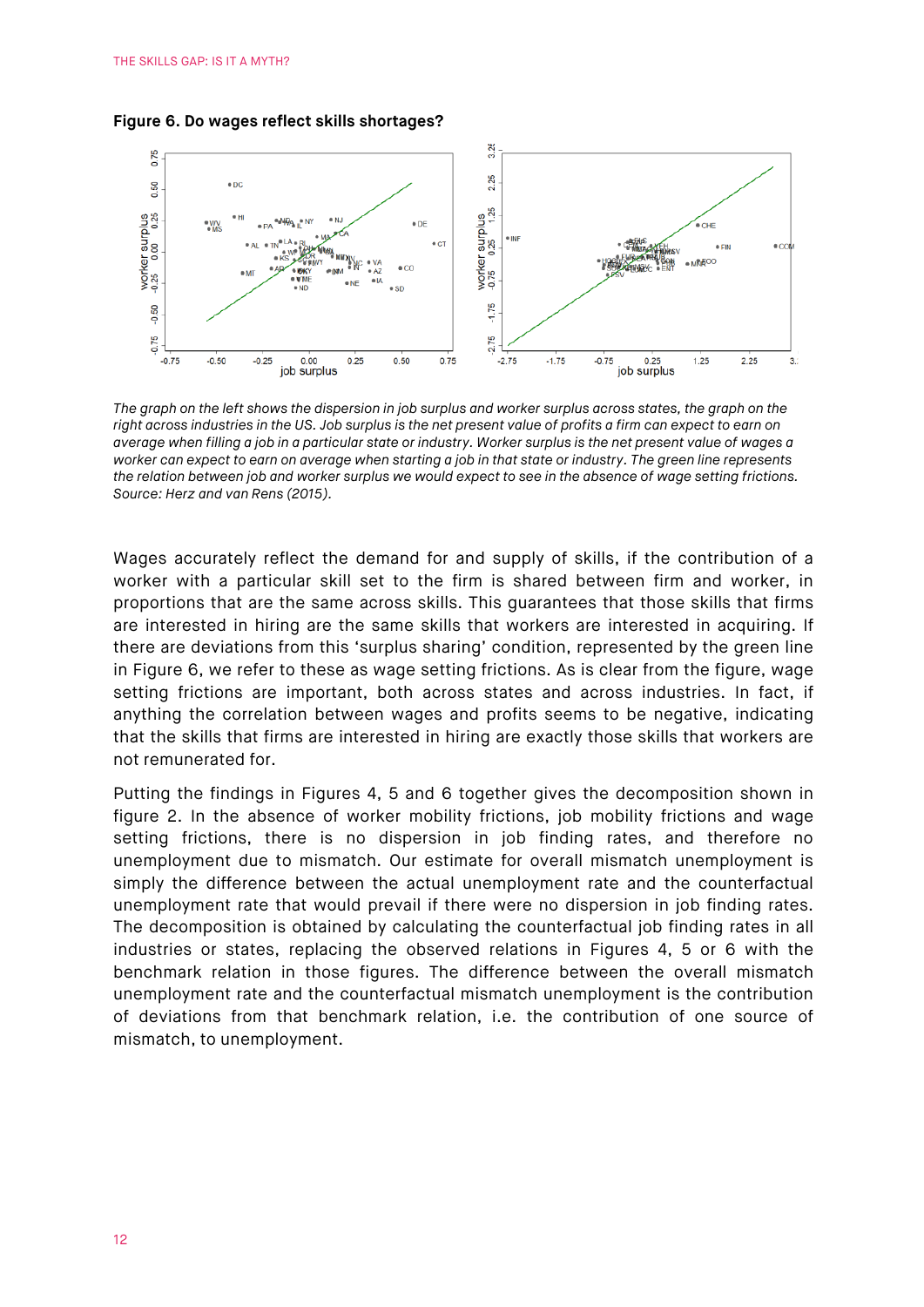## WAGES DO NOT REFLECT SKILLS SHORTAGES

On the basis of this analysis therefore, the main reason that skills mismatch persists in the US labour market, is that wages do not adjust in response to differences between demand and supply of skills, as can be seen from Figure 2. One could argue, therefore, that there is no skills gap, see e.g. Cappelli (2012). This is largely a semantic issue, and there certainly is a mismatch between the skills possessed by workers and those demanded by firms. However, this finding does raise the question why firms do not adjust wages in response to perceived skill shortages.

Businesses complain about the lack of, for instance, workers with STEM skills, but at the same time they are unwilling to raise wages for these workers. The irony in this situation is nicely illustrated by the cartoon in Figure 7. The worker on the right-hand side of the gap is a welder. Welding is a skill that is, or at least was at the time this cartoon was drawn, in short supply. The employer on the left-hand is complaining about a skills gap, whereas it was him that generated the gap by offering low pay to welders. Could it be that employers and their representatives who are pushing for a solution to the 'skills gap' are in fact lobbying to keep their wage costs down?

#### **Figure 7. Wages do not reflect skills shortages**



*Source: David Groves, www.thestand.org, 18 June 2013. The cartoon accompanied an online article about an editorial in the New York Times of 15 June 2013 on Peter Cappelli's (2012) provocative book about the skills gap.*

Is it possible that businesses are willing to raise wages, but unable to do so? One argument along these lines that is often offered is that a firm would not be competitive anymore if it were to raise wages for scarce skills. This argument fails to convince. If all businesses in an industry experience difficulties hiring a particular skill, a firm that would raise wages for that skill above the going rate would not only attract sufficient applicants, but could potentially choose the best workers, luring them away from their competitors. It would seem that such a move would make the firm more, not less,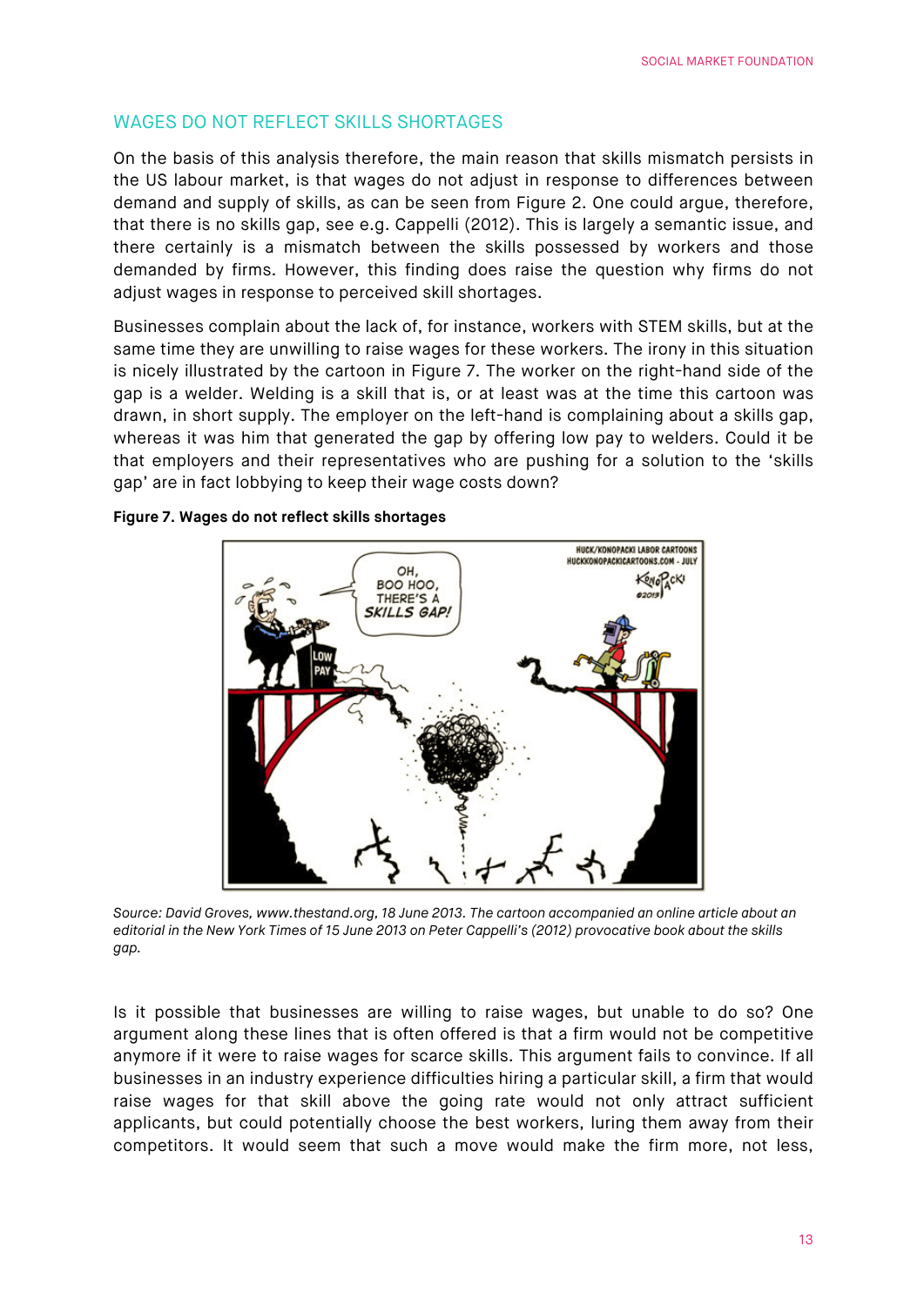competitive. However, it is hard to take a more definitive stance on this topic without understanding the reasons for why wages do not adjust.

## HOW SHOULD WE REFORM THE EDUCATION SYSTEM?

Returning to the policy question raised for example by the Education Secretary, I argue that reform of the education system is not needed nor desired, at least not in order to close the skills gap. The strongest result in Figure 2 is that worker mobility frictions do not at all contribute to labour market mismatch. This result is very robust and has not been contradicted by any other academic study of which I am aware. In fact, some other researchers have reached similar conclusions, based on very different approaches (Cappelli 2012, Chevalier 2015). Nevertheless, almost all of the proposed solutions to the skills gap, treat it as a problem of the education system.<sup>7</sup> The phrase 'If it ain't broke, don't fix it' comes to mind. These interventions, which are expensive, are unlikely to be effective.

Why will increased emphasis on scarce skills in schools and universities not help to reduce skills mismatch? The reason is simply that students have a choice about what skills they acquire in school or college, and whether they use these skills on the labour market. As long as wages do not reward certain skills, they will either chose not to acquire these skills, or even if they do, they will find employment in other occupations. The most obvious example of this problem is the STEM gap. While firms complain about a shortage of qualified physicists and engineers on the labour market, a very large number of graduates in these fields work in the financial sector, where they use only a subset of their STEM skills. Encouraging universities to educate more physicists and engineer will not make any difference if these graduates look for jobs in investment banks.

## MISMATCH ACROSS OCCUPATIONS

The facts about skills mismatch discussed so far are largely based on mismatch across industries. One might argue that industries are a poor proxy for skills, especially because the data we use are fairly aggregate by nature (33 broad industries). Ideally, we would use detailed occupations for the analysis instead but, for a complete analysis of the causes of mismatch, the necessary data are not available at this level. The main problem is that profits are not available by occupations, whereas we need these data to distinguish the role of job mobility frictions from wage setting frictions. However, we can still estimate the contribution of worker mobility frictions.

Figure 8, which is taken from preliminary work with Dr. Eriş Dereli of the University of Marmara, shows unemployment in the US due to mismatch across almost 400 detailed (4-digit) occupational categories. The evolution of occupational mismatch over time looks very similar to the evolution of mismatch across industries (see Figure 1), although the cyclical pattern is a bit less pronounced. Calculating the contribution of worker mobility frictions across occupations confirms our earlier conclusion that these frictions are basically irrelevant as a source of mismatch unemployment.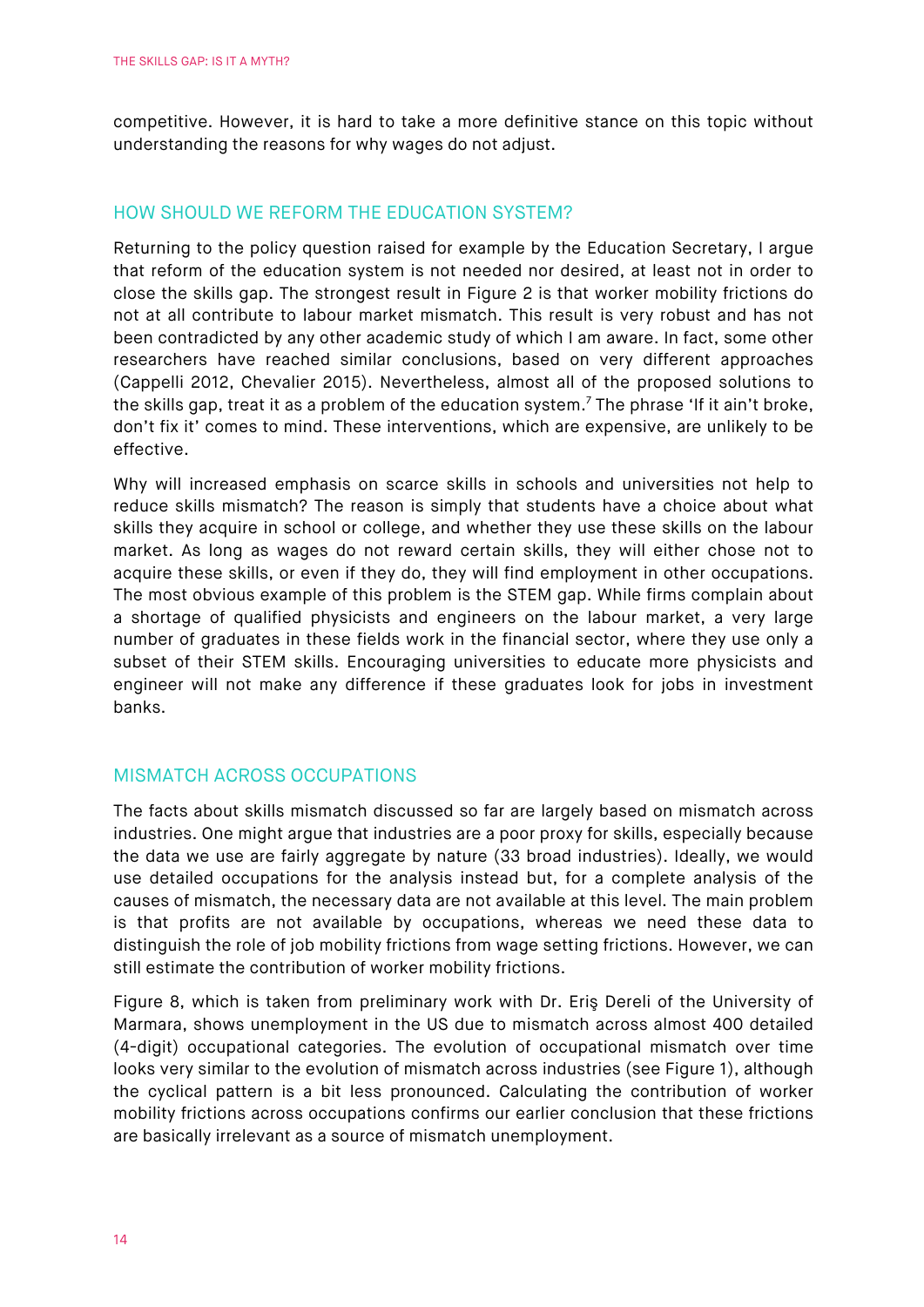

#### **Figure 8. US Mismatch unemployment due to occupational mobility**

*The solid line (labelled 'MMU across occ') in the graph shows the evolution over time of unemployment due to mismatch across 4-digit occupations in the US; the dashed line shows the actual unemployment rate for comparison. The evolution of occupational mismatch over time looks very similar to the evolution of mismatch across industries Source: Eriş Dereli and van Rens (2015).*

It seems that workers are not moving out of occupations, in which it is hard to find jobs, into other occupations, where that is easier, presumably in pursuit of scarce high-paying jobs. This result has far reaching policy implications. Policies aimed at encouraging workers to retrain, as advocated by Larry Katz (2010) in his testimony to US Congress, are not just ineffective, they may actually be counterproductive, enabling more workers to chase high-paying jobs, thus making them less available for lower-wage, but easier to find jobs.

#### **CONCLUSION**

The research described here has not (yet) been able to identify the underlying frictions that prevent wages from reflecting skills shortages and closing the skills gap. The positive policy recommendations of this work are therefore limited.

However, sometimes it is just as important to know what we don't know, as what we do know. The vast majority of proposed solutions to the problem of skills mismatch are reforms of schools or universities that are unlikely to be effective and may even be counterproductive. Many of these measures are costly to the Treasury, and policy makers need to be aware that the information they receive from business leaders may be inspired by self-interest rather than a thorough analysis of the problem. The next time an employer tells you about the skills gap, ask her why she does not raise wages for the type of workers that are hard to find.

The research described in this note is not a call to do nothing. The skills gap is a large problem, and if there is any policy intervention that can reduce it, the resulting reduction in unemployment alone will be very beneficial, not even mentioning the increase in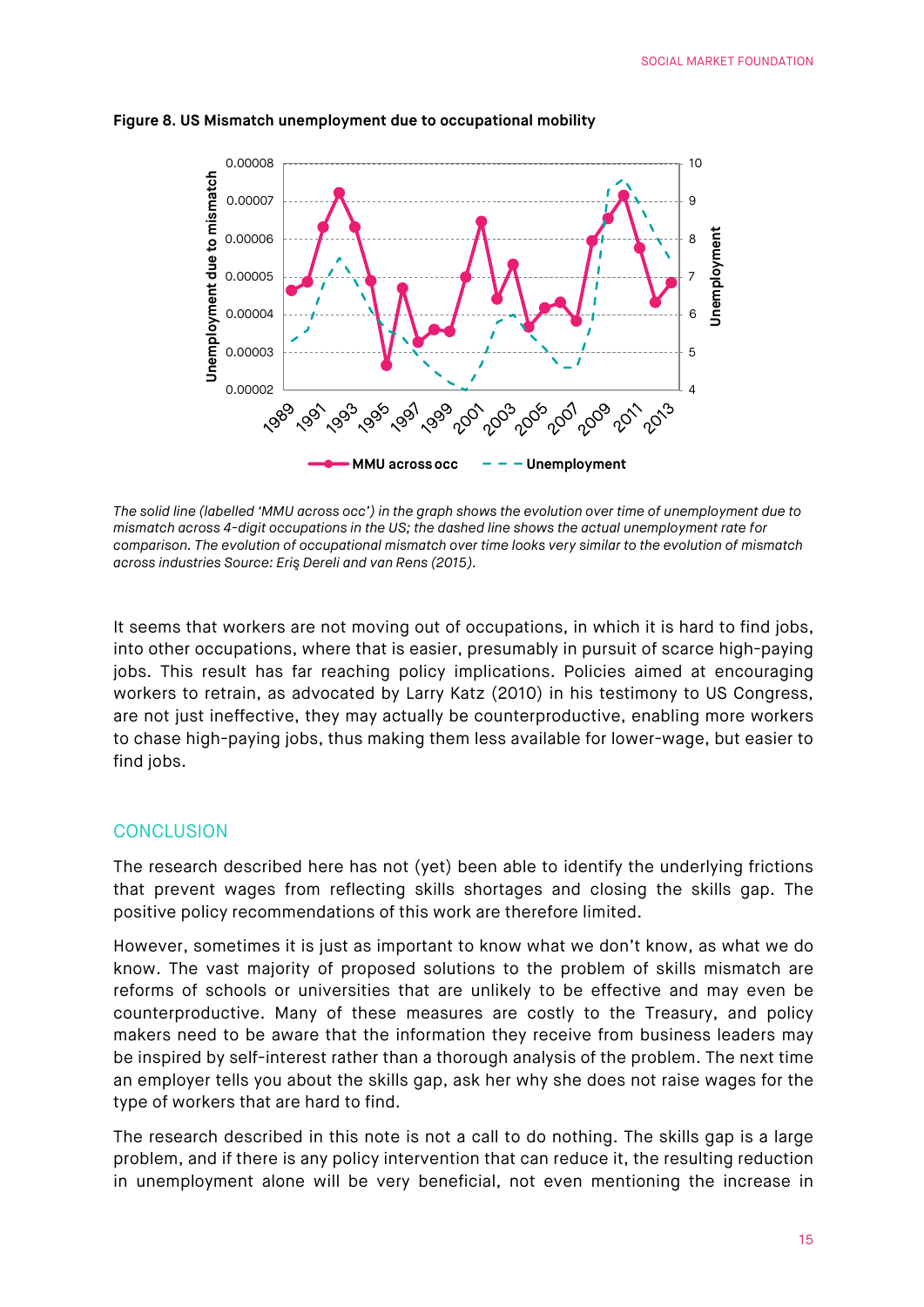productivity, which is likely to happen as well. However, before undertaking costly policy interventions, we must at least have reasons to believe they may be effective.

From a researcher's perspective, two main things are currently missing in the literature. First, there is virtually no information on the macroeconomic effects of skills mismatch for countries other than the US. Second, there is insufficient research into the reasons why wages do not reflect relative labour market conditions across occupations or skills. I plan to address both of these issues by undertaking a large-scale empirical analysis aimed at improved policymaking in the UK and other European countries, as well as improving our theoretical understanding of productivity and unemployment. There are good reasons to believe European labour markets are quite different from the US. In particular, worker mobility is much lower, and social welfare systems are more generous, possibly making workers more reluctant to accept jobs that are not a good match for their skills set. I also hope to be able to shed light on the question of whether European labour market integration has led to any changes in skills mismatch both within and across countries.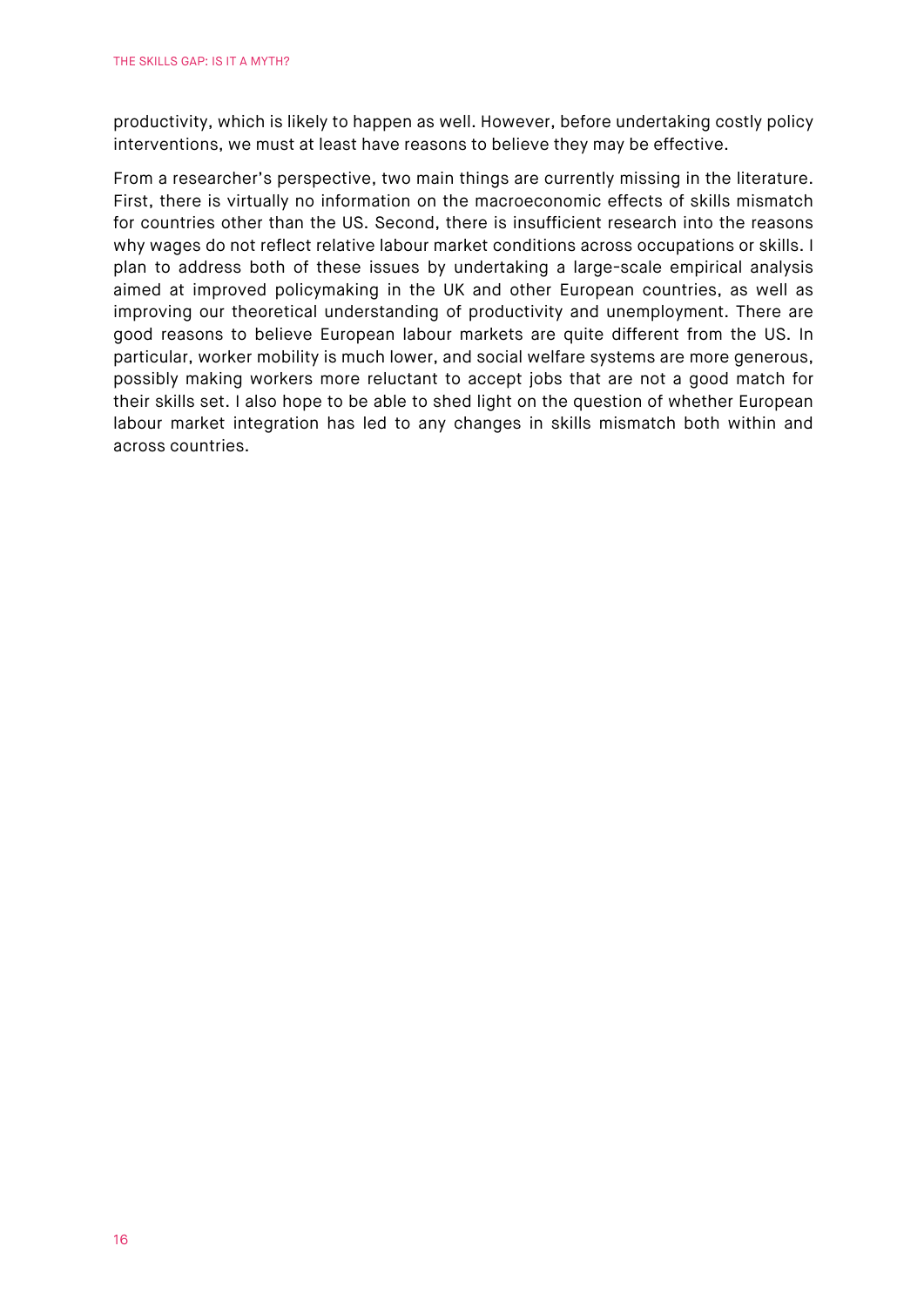## ENDNOTES

<sup>1</sup> Some specialised datasets have better measures of skill, but cover only a small subset of the workforce, e.g. the US National Survey of College Graduates and the UK Graduate Careers Survey. Other datasets have broader coverage but provide information for a small sample over a short time span, e.g. the OECD Survey of Adult Skills (PIAAC), the World Bank STEP Skills Measurement Program, and the Cedefop European Skills and Jobs survey.

 $2$  An alternative is, for instance, to take the wage premium in different occupations as a measure of the shortage of the skills that that occupation requires, see e.g. Altonji et al. (2015) and Chevalier (2015). However, since the demand for skills is determined more by relative than absolute wages, it is not clear how one would extract the aggregate effects from these estimates.

<sup>3</sup> Sahin et al. (2014) also find that labour market mismatch across geographic regions is quantitatively almost irrelevant compared to skills mismatch. The finding is confirmed and extended by Marinescu and Rathelot (2014), who argue that the estimates in Şahin et al. may still be too high because workers may look for jobs not only where they live but also in surrounding areas. Marinescu and Rathelot also show that the contribution of geographic mismatch is small not only for changes in unemployment rate, but also for the level of unemployment.

<sup>4</sup> For the period post 2002, our estimates look very similar to those in Şahin et al. (2014).

<sup>5</sup> Mismatch across industries is of course an imperfect measure of skills mismatch, especially because for reasons of sample size, we work at a fairly high level of aggregation (33 industries). However, below I will discuss some additional evidence that the results are very similar if we use detailed occupational categories instead.

 $6$  To be precise, these graphs show the job finding rate in relative deviations from the average, and the expected net present value of wages, also in relative deviations. In the absence of worker mobility frictions, a no-arbitrage condition states that the product of the job finding rate and the expected net present value of wage must be constant, and therefore the correlation between these two variables in relative deviations must equal minus one.

 $<sup>7</sup>$  As an example, Altonii et al. (2015) list initiatives in the US to increase STEM skill</sup> production in 2010. These included freezing tuition for STEM majors in Florida, and offering free tuition for good students in STEM in public universities in New York.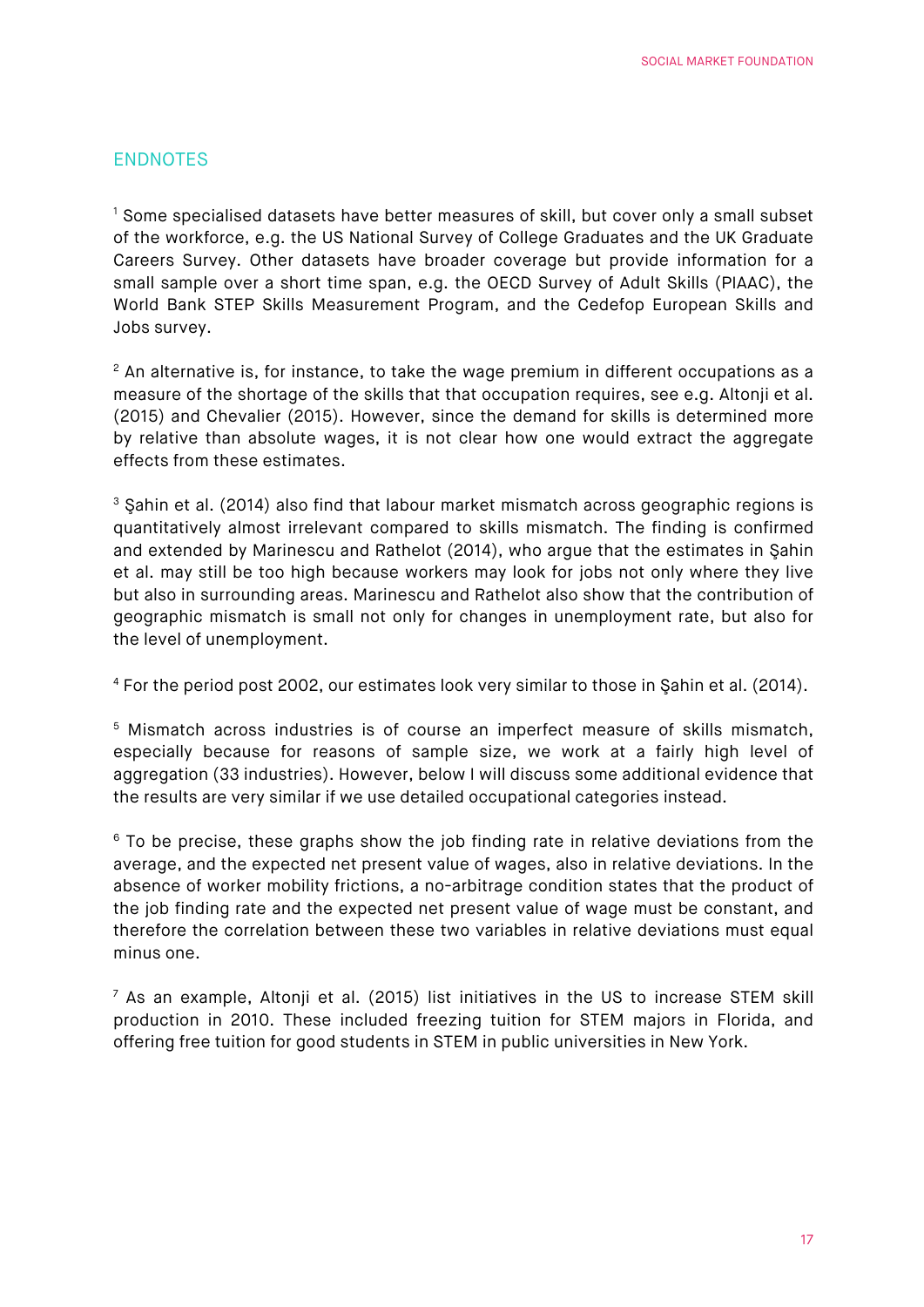#### **REFERENCES**

Altonji, Joseph G., Peter Arcidiacono and Arnaud Maurel (2015), 'The Analysis of Field Choice in College and Graduate School: Determinants and Wage Effects', NBER Working Paper No. 21655.

Barnichon, R. and A. Figura (2010), 'What drives movements in the unemployment rate? A decomposition of the Beveridge curve', FEDS Working Paper 2010-48/

Barnichon, R. and A. Figura (2013), 'Labor Market Heterogeneity and the Aggregate Matching Function', American Economic Journal: Macroeconomics, forthcoming.

Cappelli, Peter (2012), 'Why Good People Can't Get Jobs: The Skills Gap and What Companies Can Do About It', Wharton Digital Press.

Chevalier (2015), 'To Be or Not to Be a Scientist', mimeo Royal Holloway University of London and IZA.

DeLong, B. (2010), 'The sad thing is that Narayana Kocherlakota was supposed to be the smart one among the Minnesota economists... September 26, http://delong.typepad.com/sdj/2010/09/.

Diamond, P. (2011), 'Unemployment, vacancies, wages', American Economic Review 101 (4), 1045-72.

Economist Intelligence Unit (2014), 'Closing the skills gap: companies and colleges collaborating for change', The Economist Insights report.

Economist Intelligence Unit (2015), 'Driving the skills agenda: Preparing students for the future', The Economist Insights report.

Eriş Dereli, Bilge and Thijs van Rens (2015), 'Occupational Mobility and Mismatch Unemployment', mimeo University of Warwick.

Elsby, M. W. L., B. Hobijn, and A. Şahin (2010), 'The labor market in the Great Recession', Brookings Papers on Economic Activity 41 (1), 1-69.

Guvenen, Fatih, Burhan Kuruscu, Satoshi Tanaka, and David Wiczer (2015), 'Multidimensional Skill Mismatch', mimeo University of Minnesota.

Herz, B. and T. van Rens (2015), 'Accounting for Mismatch Unemployment', IZA Discussion Paper 8884.

Katz, L. (2010), 'Long term unemployment in the Great Recession', Testimony for the Joint Economic Committee, U.S. Congress, 29 April 2010.

Kocherlakota, N. (2010), 'Inside the FOMC', Speech in Marquette, MI, on August 17 as president of the Federal Reserve Bank of Minneapolis.

Krugman, P. (2010), 'Structure of Excuses', New York Times of 27 September 2010.

Lazear, E. P. and J. R. Spletzer (2012), 'The United States labor market: status quo'or a new normal?', Proceedings - Economic Policy Symposium - Jackson Hole: 405-451.

Montt, G. (2015), 'The causes and consequences of field-of-study mismatch: An analysis using PIAAC', OECD Social, Employment and Migration Working Papers, No. 167.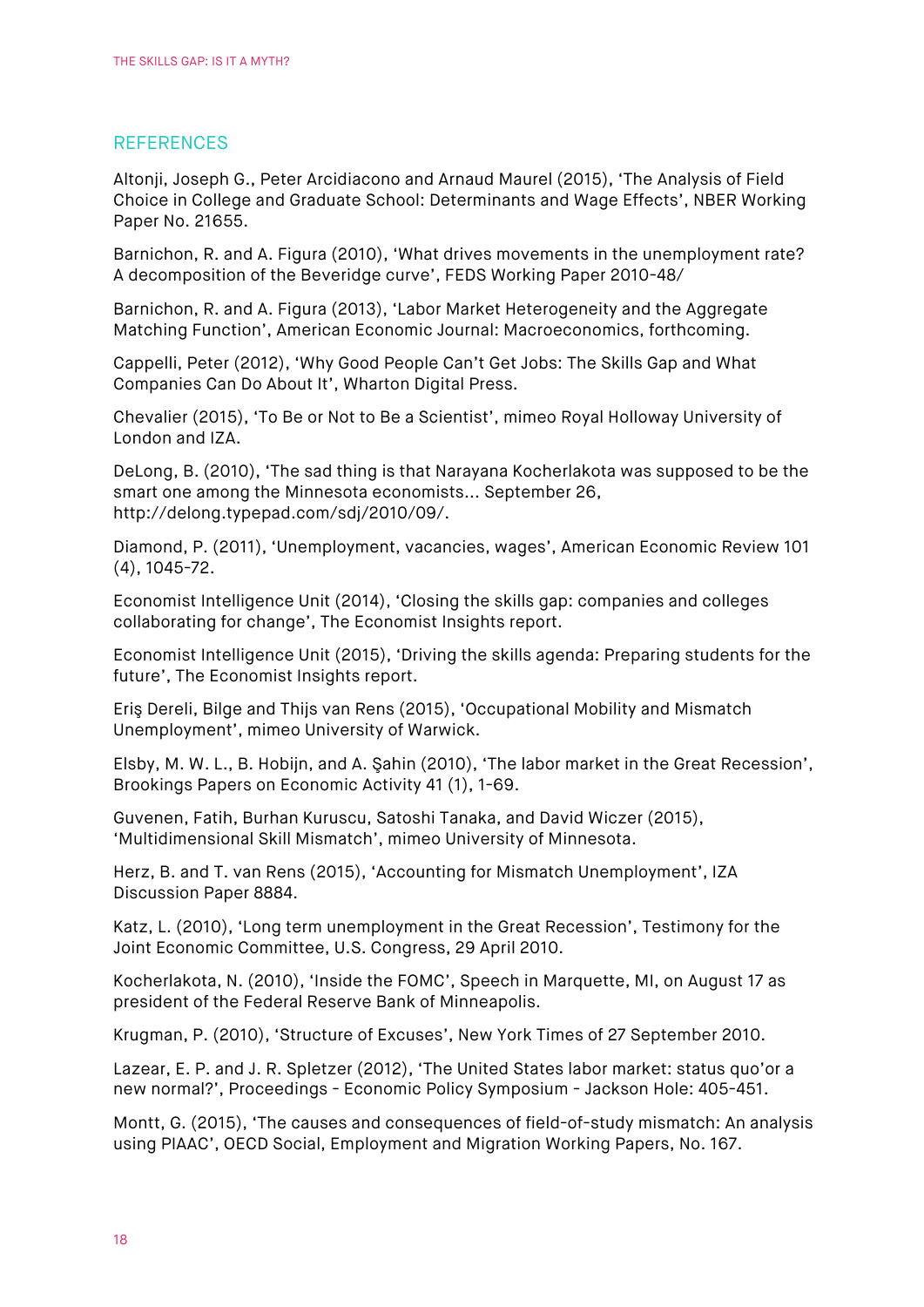Şahin, A., J. Song, G. Topa, and G. L. Violante (2014), 'Mismatch unemployment', American Economic Review, 104 (11): 3529-64.

Shimer, R. (2007), 'Mismatch', American Economic Review, 97 (4): 1074-1101.

YouGov (2013), 'UK skills gap in STEM subjects', https://yougov.co.uk/news/2013/10/11/uk-skills-gap-stem-subject/.